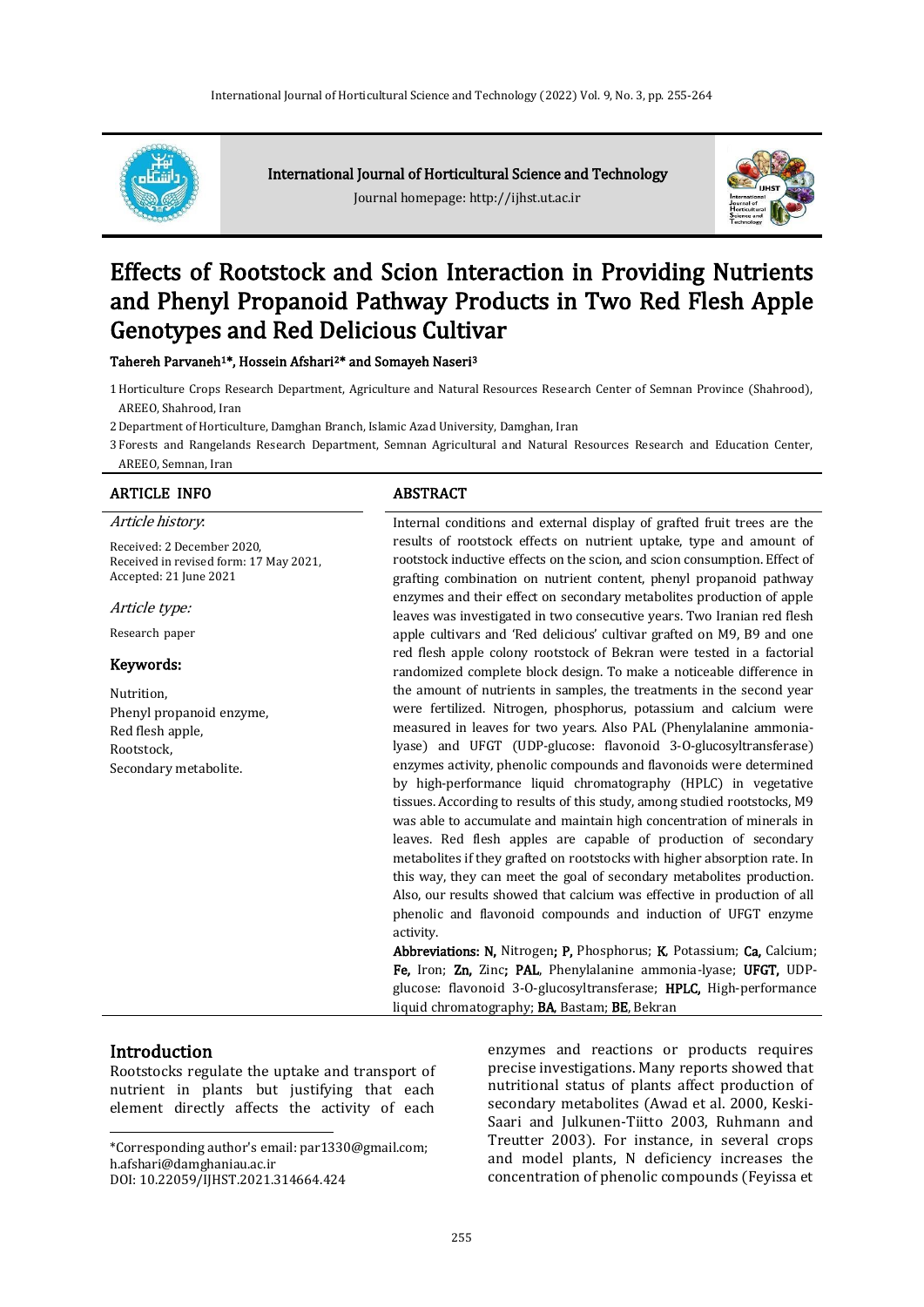al., 2009; Fritz et al., 2006; Hilbert et al., 2003; L<sup>o</sup>vdal et al., 2010). In tobacco, transcript levels of the phenyl propanoid pathway gene, PAL (phenylalanine ammonia-lyase), induced by N deficiency (Fritz et al., 2006). Fritz et al. (2006) identified that the nitrate tissue concentration is a signal triggering for phenolic accumulation in nitrogen-deficient tobacco. Phosphorus (P) deficiency, also increase anthocyanin content in plants and Potassium (K) plays as a cofactor for many enzymes and activates of several enzymes by changing their conformation through the stabilization of pH (Mengel, 2007; Siddique et al., 2012) and affects Root/Shoot ratio via phloem transport (Bate, 1994). Micronutrient as cofactors are involved in production of compounds such as various enzymes, plant hormones, proteins, and especially phenolic compounds (Sobhana et al., 2000; Satisha et al., 2005). Some researchers reported that calcium (Ca) plays regulatory role in plant cell metabolism, signal transduction and in nutrient absorption across the cell membranes (Talukdar, 2012; El-Beltagi and Mohamed, 2013).

According to the carbon/nitrogen balance hypothesis (Bryant et al., 1983), when nitrogen availability in soil is low, the low resource availability limits the growth of the plants more than the photosynthesis, and plant allocates the extra carbon that cannot be used for growth to the production of carbon based secondary metabolites. In the same way, dwarfing rootstocks with less absorption of nutrient can affect growth and the amount of leaf secondary metabolites. Influence of rootstock on phenol accumulation in lemons (Gil-Izquierdo et al. 2004), peaches and apricots (Scalzo et al. 2005), cherry (Usenik and Štampar 2000) and apples (Mainla et al. 2011) have been reported. Also many studies have emphasized that the rootstock has a significant effect on the amount of flavonoids in plants (Darjazi and Jaimand 2017, Mashayekhi et al. 2013, Ganji Moghadam et al. 2007, Treutter and Feucht 1987, Mainla et al. 2011, Foster et al. 2017, Kviklys et al. 2015). Although a negative correlation between tree vigor and the concentration of phenolic compounds has been reported by Mainla et al. (2011). The genotype of rootstock plays more important role in the accumulation of phenolic compounds than tree vigor (Kviklys et al., 2015). Tsao et al. (2003) reported that, typically, cultivar type is an important factor in determining the amount of phenolic compounds in apples. Red flesh apples have distinct traits that can be used as specific markers, with good amounts of secondary metabolites. In this study, the effect of rootstock, scion cultivar and their

interaction on nutrient content, PAL (Phenylalanine ammonia-lyase) and UFGT (UDPglucose: flavonoid 3-O-glucosyltransferase) enzymes and their effects on secondary metabolites production in apple leaves were investigated.

# Materials and Methods Plant materials

The present study was established at Horticulture Department of Ferdowsi University of Mashhad, Iran with geographical coordinates: 59° 31′ 46′′ E longitude and 36° 18′ 21′′ N latitude and 1038 m altitude. Three-year-old trees including grafting combination of three scion cultivars of two Iranian red flesh apple cultivars - 'Bekran' and 'Bastam' and 'Red delicious' as a control variety on three clonal rootstocks include B9 and M9 that are commonly used and Bekran as a new red flesh apple genotype were used for leaf sampling. Depending on seasonal conditions and temperature, the irrigation cycle was between 8 and 12 days. After rapid growth stage, mature leaves from the middle of branches were taken randomly in late August of 2016 and 2017. No fertilization was performed in the first year but in the second year of experiment, trees were fertilized with 100 g of a fertilizer containing NPK (20:20:20) for each trees and spraying with a micro fertilizer (2  $g/1000$  mL) containing a variety of micronutrient including Iron, Calcium and Zink. Leaves packed in polyethylene bags and stored at  $4°$  C until sending to laboratory.

# **Extraction**

About 5 g of leaves samples was homogenized in 40 mL of cold (4 °C) Hepes buffer (50 mM pH 7.5 + 2 mM dithioerithritol) with a mortar and pestle. The homogenate was centrifuged with (10 min at 19000 g at 4  $^{\circ}$ C) and the resulting supernatant was centrifuged again for 1 min at 19000 g. The final supernatant was used for assaying protein content and enzyme activity (Ju et al., 1995).

# PAL activity

PAL activity was assayed in the partially purified enzyme extracts by an adaptation of the method of Zucker (1965) as reported by McCallum and Walker (1990). The assay mixture consisted of 0.06 M borate buffer (875 mL) and crude enzyme (250 mL). The reaction was initiated by the addition of L-phenylalanine (250 mL of 10 mg/mL, to give a final concentration of 11 mM). Tubes were incubated at 30  $\circ$ C for 30 min (or one h when activity was low) and the reaction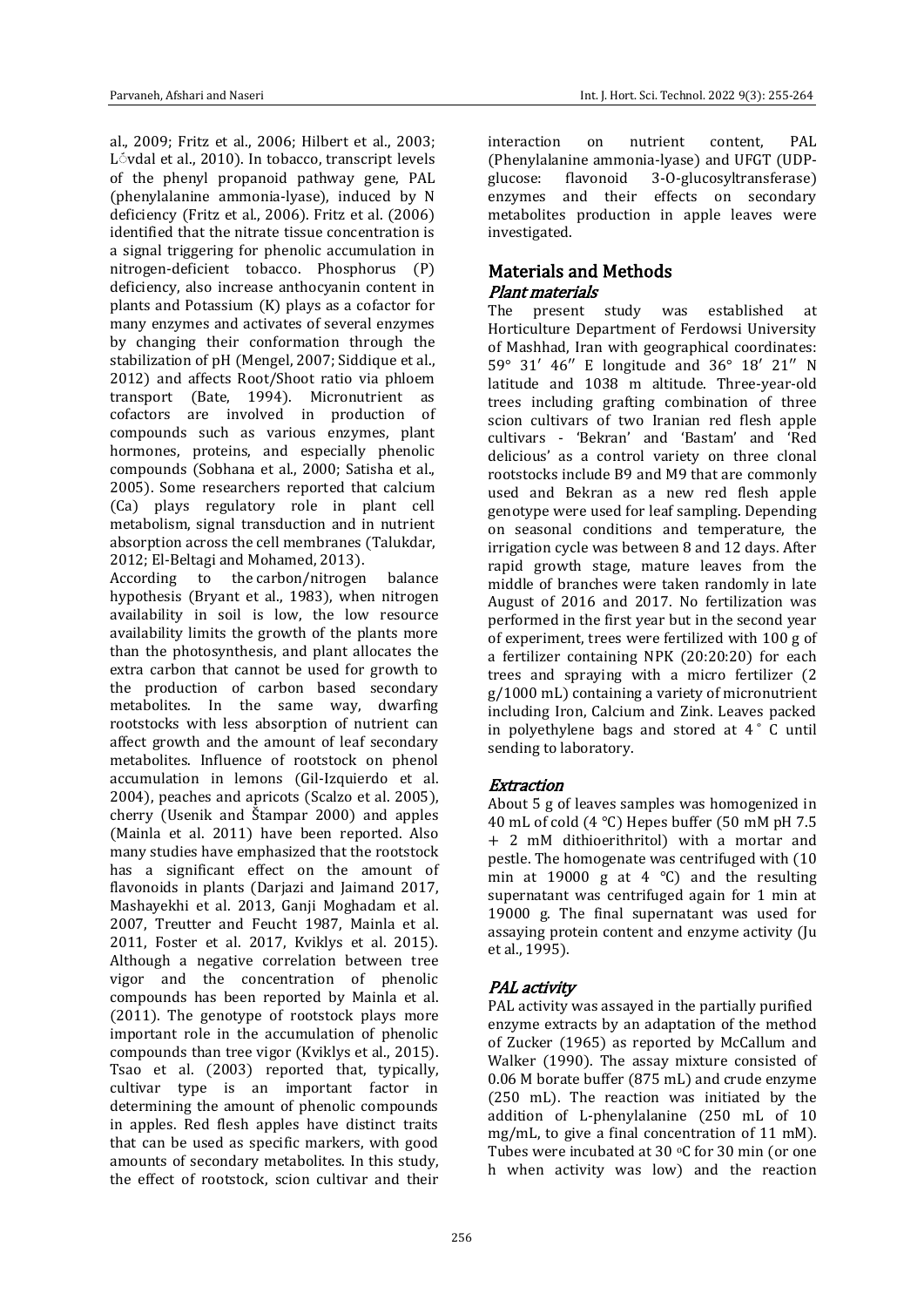stopped by addition of 35% w/v trifluoroacetic acid (125 mL). Tubes were then centrifuged for 5 min at 5000 ×g to pellet the denatured protein. PAL activity was determined from the yield of cinnamic acid, estimated by measuring A290 of the supernatant in 10 mm quartz cuvettes. PAL activity was defined as the amount of cinnamic acid that produced in 1 h under specific condition.

### UFGT activity

The UFGT activity was assayed by the method of Gerats et al. (1984). Reaction mixture contained 40-130 µL of enzyme extract, 1 mM UDP Gal in 20 µL of a 330 PM solution of quercetin in methanol and additional extraction buffer to produce 200 µL total volumes. Samples were incubated for 15 min at 30 °C. Reaction was terminated by adding 800 µL of a 2: l mixture of chloroform: methanol (with 1% HCl) and mixing. The mixture was centrifuged at 15 000 g for 30 s, and in the biphasic partition the flavonoids were concentrated in the upper 400 µL phase. Reaction products were separated by high-performance liquid chromatography equipped with a C18 column in Unicam, crystal-200 HPLC system. Using an acetic acid: methanol: water mixture (10:25:65) as eluting solvent, quercetin and its galactoside, quercetin-3 galactoside, were detected at 254 nm. The flow rate was 3 mL min-1, which resulted in retention times of 2.3 min for quercetin-3-galactoside and 4.3 min for the aglycone. The concentration of quercetin-3-galactoside was determined by comparing the peak area with that of the standard quercetin-3-galactoside solution. Enzyme protein was determined by the method of Bradford (1976) using bovine serum albumin, fraction V, as the standard.

### Total flavonoids

A slightly modified version of the spectrophotometric method was used to determine the flavonoid content (Chang et al. 2002). Fresh leaves (1 g) were weighed and ground with 20 mL of 80% aqueous methanol in a mortar and pestle. The ground sample was filtered with Whatman filter paper No. 42 and a clear filtrate was obtained. Aliquot of this sample (0.5 Ml) was taken in a test tube and 3 mL of distilled water and 0.3 mL of 5% sodium nitrite were added. The solution was mixed well and allowed to stand at room temperature for 5 min. To this solution, 0.6 mL of 10% aluminum chloride was added. After 6 min, 2 mL of 1 M sodium hydroxide was added to the test tube. The solution was then diluted with distilled water to make the final volume up to 10 Ml. The absorbance was read at 510 nm. The amount of total flavonoids was calculated and expressed as equivalent to mg catechin per g of fresh weight.

## Total phenolic content

The total phenolic content of leaves was determined by a modified Folin-Ciocalteu reagent method. About 2 g of fresh leaf tissue was macerated in liquid  $N_2$  with mortar and pestle and mixed with 3 ml  $80\%$  (v/v) acetone. The sample was placed into a 1.5 mL tightly covered micro-tube and incubated in darkness at 4 °C overnight. Subsequently, the sample was centrifuged at 1000 rpm for 2 min and the supernatant was used as phenolic extract. A mixture of 135 μL distilled water, 750 μL 1/10 dilution Folin- Ciocalteu reagent (Sigma-Aldrich, St. Louis, MO, USA) and  $600 \mu L$  7.5% (w/v)  $Na<sub>2</sub>CO<sub>3</sub>$  was added to 50  $\mu$ L of phenolic extract in a 1.5 mL micro-tube. After vortexing for 10 s, the mixture was incubated at 45 °C in a water bath for 15 min. Samples were allowed to cool at room temperature before measuring the absorbance at 765 nm by a spectrophotometer (U-1100, Hitachi Ltd. Japan). A blank was prepared using 50 μL 80% (v/v) acetone. A gallic acid standard curve was prepared from a freshly made stock solution of 1 mg/mL gallic acid (Acros Or-ganics, Belgium) in  $80\%$  (v/v) acetone.

# Nutrient elements

To evaluate the amount of elements in the leaf samples, 0.3 g of plant sample was weighed and transfer to a 250 mL balloon. Then 2.3 mL of the acid mixture (18 mL of water was poured into a 250 mL Erlenmeyer flask and 100 mL of concentrated sulfuric acid was added to the water; then six g of salicylic acid was added to the solution) was added to the plant sample and then shaken carefully to mix thoroughly. The solution was kept in this condition for 24 hrs. The sample temperature was then increased to 180 °C and after cooling, five drops of  $H_2O_2$  (30%) were added to it. Then the sample temperature was increased to 280 °C to evaporate and white steam was observed. After cooling again, five drops of  $H<sub>2</sub>O<sub>2</sub>$  were added to the sample. The heating started again and this process continued until the samples became colorless. After the samples were cooled, 10 mL of water was added to them. The resulting sample was thoroughly mixed by shaking and finally brought to desired volume and smoothed. The amount of nitrogen elements was measured by Kjeldal method (Bremner, 1996), phosphorous and calcium by Spectrophotometer and potassium by flame photometry (Emami, 1996).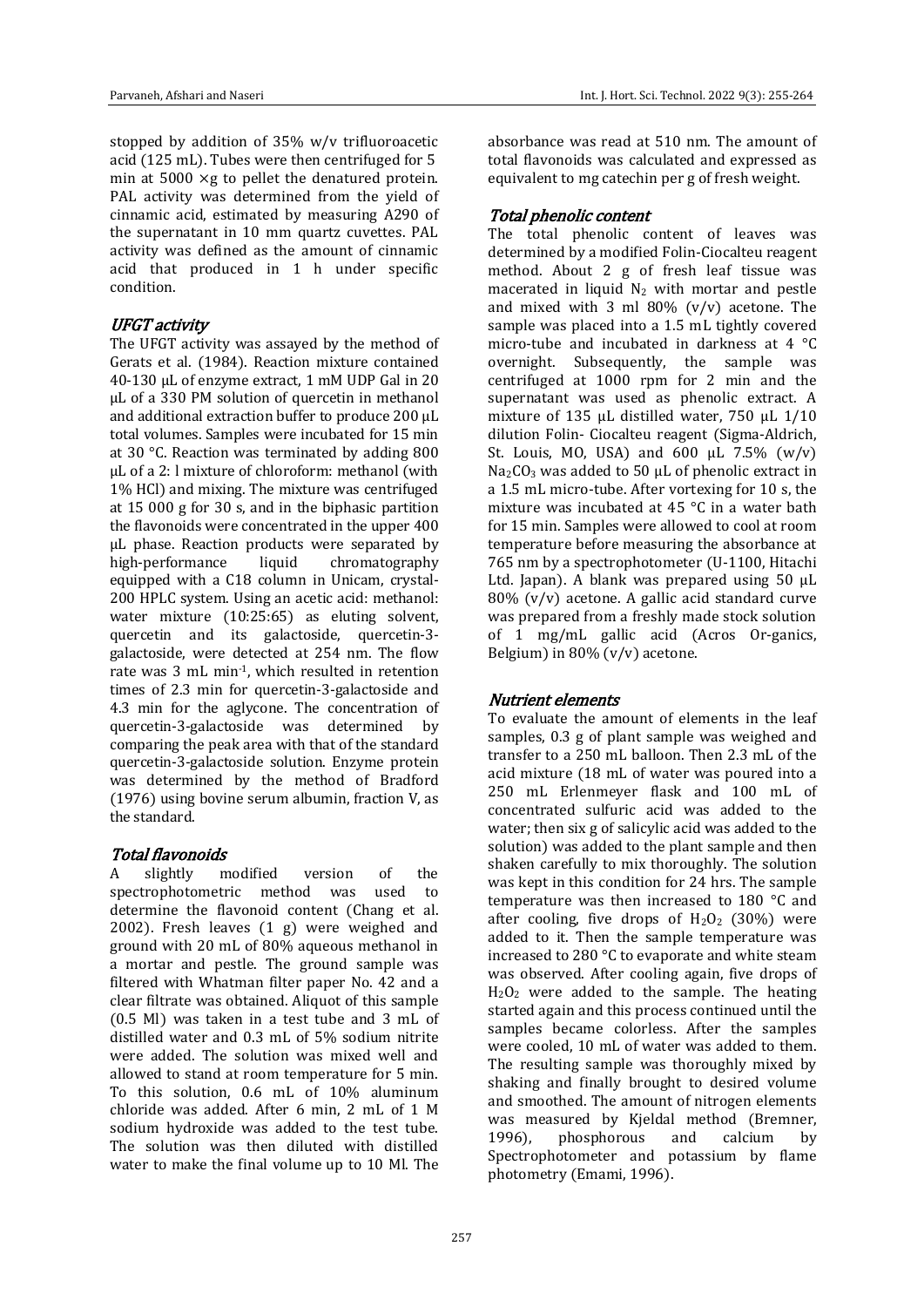#### Statistical analysis

The statistical design was a randomized complete block design (RCBD) with three replications. Statistical analysis was performed with SPSS 16.0 software (SPSS, Inc., Chicago, Illinois). The threeway factorial analysis of variance (ANOVA) was applied to evaluate the significant difference in the parameters studied in different treatments. Data were reported as means  $\pm$  standard error of the mean (SE) and differences between means were determined using Duncan's significant difference tests. Significant differences were accepted at  $p < 0.05$  and represented by different letters. For better comparison of the results data were standardized with Z-score indicates that a given data how many standard deviations was far from the population average. The formula for calculating the Z-score is:  $z = (x-u) / \sigma$ . Where "x" is the raw score, " $\mu$ " is the mean of the population, and "σ" is the standard deviation of the population. If a Z-score is zero, it is in average. A positive Z-score indicates that the raw score is higher than average and a negative Zscore indicates that the raw score is below average. Also to determine the effect of nutrient on secondary metabolites a stepwise regression analysis was performed.

### Results

#### Rootstock and scion effects on nutrient levels, enzyme activity and secondary metabolites

Although, both B9 and M9 are considered as dwarfing rootstocks, M9 was slightly more vigorous than B9 and the growth effect of Bekran genotype as rootstock was not significant. Among scions, Bastam genotype was vigorous than the others. In the present study, the trend of changes

in nutritional status in each series of treatments instead of reviewing each treatment alone was monitored. Each series included one of scions on all three rootstocks. The difference in results was significant for all factors in two consecutive years.

In the first series by grafting three scion on the B9 rootstock, in the first year, the lowest amount of all nutrient was recorded in leaf samples of Bastam and Red on B9 (Table 1, Fig. 1). Also the activity of PAL and UFGT enzymes and total phenolic compounds were significantly lowest in these treatments while in second year, the Bekran on B9, showed the lowest values of elements and secondary metabolites (Table 2, Fig. 2).

In the second series, including grafting of three cultivars on M9, when Bastam scion grafted on M9 as efficient absorption rootstock, we recorded the lowest amount of N and K in the second year, that can be attributed to its higher consumption in the growth process of Bastam genotype and coordinates with the lowest activity of enzymes and measured secondary metabolites. Also, when Bekran scion grafted on M9 the balance between absorption and consumption of nutrient was in favor of more absorption by the rootstock, since the data of both years indicate more absorption by M9 and less consumption by Bekran. The third treatment of this series, Red Delicious on M9, showed a greater amount of element absorption and secondary metabolites in the first year but with continuing the growth and production of more shoots in the second year it seems that the balance had been towards more nutrient consumption in trees.

Table 1. Effect of Rootstock and Scion interaction on the amount of nitrogen (N), phosphorous (P), potassium (K), calcium (Ca), Phenylalanine ammonia-lyase (PAL) and UDP-glucose: flavonoid 3-O-glucosyltransferase (UFGT) enzymes activity and secondary metabolites in apple leaves (First year)

| rootstock<br>Scion | $({\bf m} g / {\bf k} g)$<br>Z | P (mg/kg)             | K (mg/kg)             | $({\bf m} {\bf g}/{\bf k} {\bf g})$<br>$\mathcal{L}$ | oum)<br>Ł<br>Cinamic<br>ä<br>ដូ | mgr.protei<br>(mmol/min)<br>UFGI<br>Ξ | Galic<br>Phenol<br>gr.dw)<br>菌<br>ਰੋ<br>(mgr | n<br>E<br>vonoid<br>E)<br>Total<br>Ë<br>catech<br>品<br>£<br>0 |
|--------------------|--------------------------------|-----------------------|-----------------------|------------------------------------------------------|---------------------------------|---------------------------------------|----------------------------------------------|---------------------------------------------------------------|
| BA/B9              | $1912.0 \pm 78.44$ f           | $832 \pm 32.42f$      | $1869.7 \pm 62.44$ de | $5.74 \pm 0.090c$                                    | $1.07 \pm 0.074$ d              | $23.20 \pm 1.12c$                     | $98.43 \pm 5.27c$                            | $25.69 \pm 0.62$ bc                                           |
| BE/B9              | $2554.5 \pm 131.5$ bc          | $1278.5 \pm 23.5ab$   | $2208 \pm 124$ bc     | $5.77 \pm 0.065c$                                    | $1.54 \pm 0.026c$               | $22.23 \pm 1.08$ cd                   | $119.70 + 4.40h$                             | $29.01 \pm 0.46a$                                             |
| RED/B9             | $2114.0\pm0.00$ ef             | $982 \pm 0.00e$       | $1720 \pm 0.00e$      | $4.25 \pm 0.00e$                                     | $0.89 \pm 0.001$                | $8.14 \pm 0.00$ f                     | $62.70 \pm 0.00e$                            | $18.44 \pm 0.00e$                                             |
| BA/M9              | $2286.0 \pm 61.24$ cde         | $1046.3 \pm 28.88$ de | $2264 \pm 71.10$ bc   | $6.41 \pm 0.061$                                     | $2.07 \pm 0.088b$               | $35.13 \pm 1.20b$                     | 137.33±6.38ab                                | $24.98 \pm 1.07$ bc                                           |
| BE/M9              | $2682.0 \pm 48.04ab$           | $1326 \pm 21.17a$     | $2833 \pm 60.29a$     | $6.39 \pm 0.071$ b                                   | $1.69 \pm 0.051c$               | $24.77 \pm 1.10c$                     | $126.33 \pm 4.57 b$                          | $23.96 \pm 0.31c$                                             |
| RED/M9             | 2884.0±49.86a                  | $1196.3 \pm 32.20$ bc | $2231 \pm 36.96$ bc   | $5.52 \pm 0.031c$                                    | $2.75 \pm 0.054a$               | $18.81 \pm 0.79d$                     | $89.80 \pm 2.04c$                            | $21.16 \pm 0.60$ de                                           |
| <b>BA/BE</b>       | $2520.0 \pm 77.78$ bcd         | $988 \pm 25.78$ de    | $2440 \pm 85.95.0 b$  | $7.11 \pm 0.050a$                                    | $2.45 \pm 0.11a$                | $39.80 \pm 0.97a$                     | $145.33 \pm 4.06a$                           | $26.94 \pm 0.64$ ab                                           |
| BE/BE              | $2125.0 \pm 29.72$ ef          | $1082 \pm 20.13$ cde  | $2044 \pm 66.61$ cd   | $5.12 \pm 0.038$ d                                   | $1.19 \pm 0.053$ d              | $14.10\pm0.50e$                       | $87.50 \pm 3.37$ cd                          | $23.12 \pm 0.17$ cd                                           |
| RED/BE             | $2259.5 \pm 75.5$ de           | $1110 \pm 51cd$       | $1875 \pm 59.5$ de    | $4.97 \pm 0.080$ d                                   | $1.55 \pm 0.069c$               | $12.24 + 0.37$ ef                     | $70.40 + 3.10$ de                            | $19.83 \pm 0.06e$                                             |

Values are means  $\pm$  standard errors (n=3). The different letters indicate significant differences between the values (P)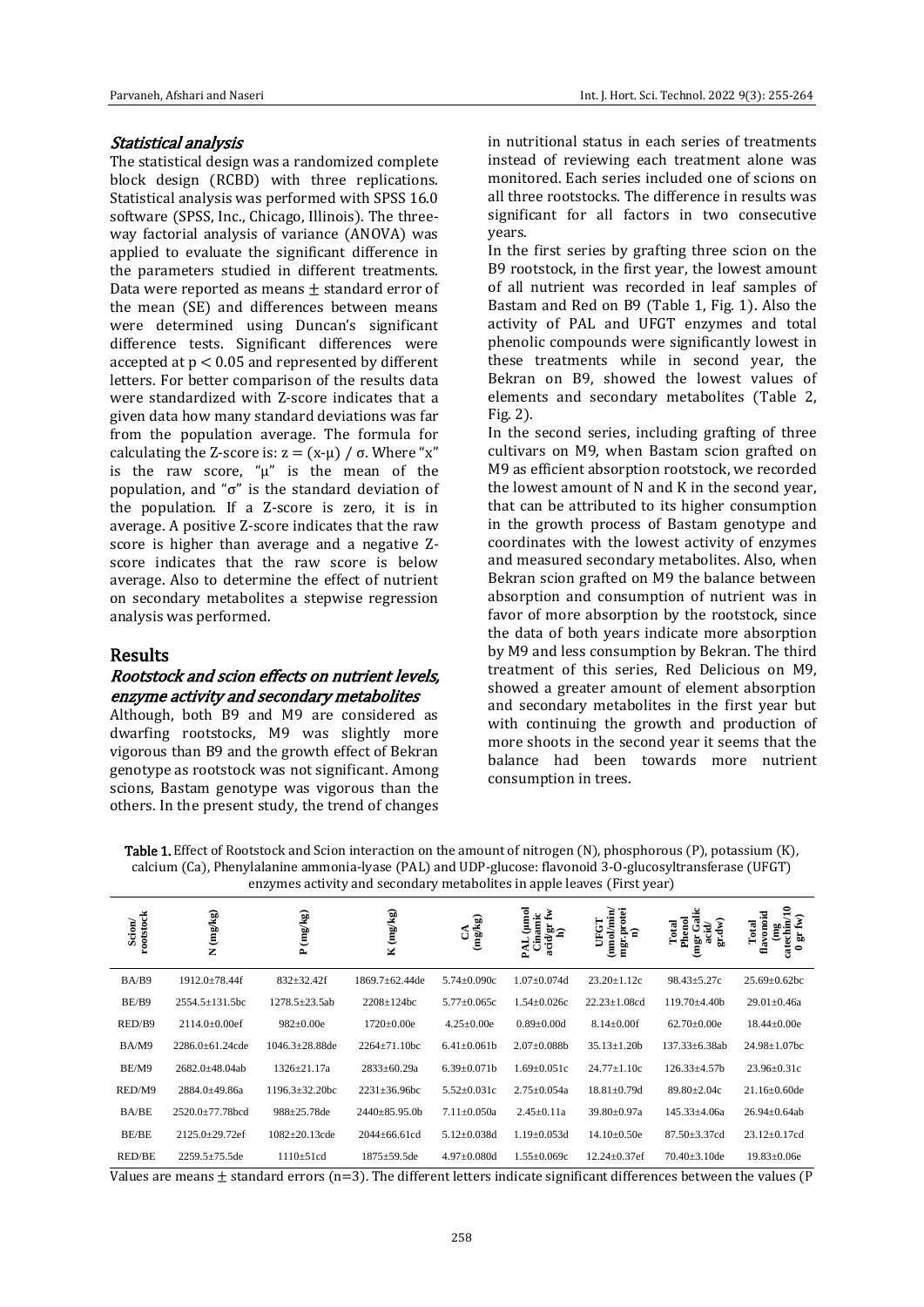< 0.05). Bastam (BA), Bekran (BE) and Red delicious (RED), Nitrogen (N), Phosphorus (P), Potassium (K), Calcium (Ca), PAL (Phenylalanine ammonia-lyase) and UFGT (UDP-glucose: flavonoid 3-O-glucosyltransferase).

Table 2. Effect of Rootstock and Scion interaction on the amount of nitrogen (N), phosphorous (P), potassium (K), calcium (Ca), Phenylalanine ammonia-lyase (PAL) and UDP-glucose: flavonoid 3-O-glucosyltransferase (UFGT) enzymes activity and secondary metabolites in apple leaves (Second year)

| <b>Scion/rootstock</b> | N (mg/kg)             | P (mg/kg)            | K (mg/kg)            | (mg/kg)<br>S         | PAL (µmol Cinamic<br>acid/gr fw h) | nmol/min/mgr.protei<br>UFGT<br>ទ | <b>Total Phenol</b> (mgr<br>gr.dw)<br>acid<br>Galic | Total flavonoid (mg<br>$\widehat{\mathbf{F}}$<br>catechin/100 gr |
|------------------------|-----------------------|----------------------|----------------------|----------------------|------------------------------------|----------------------------------|-----------------------------------------------------|------------------------------------------------------------------|
| BA/B9                  | 2106.3±37.69d         | 709.7±36.08e         | 1936.7±90.78bcd      | 5.89±0.43ab          | $1.52 \pm 0.053$ abc               | 31.20±0.73a                      | $98.6 \pm 1.12a$                                    | 35.12±0.64a                                                      |
| BE/B9                  | $2334 \pm 15.04$ bc   | 940±10.82ab          | 2014.7±11.85ab       | $4.92 \pm 0.059$ bcd | $1.36 \pm 0.053$ cd                | $15.7 \pm 0.38$ de               | 78.5±0.99d                                          | $20.52 \pm 0.72$ cd                                              |
| RED/B9                 | $2317 \pm 0.57$ bc    | 869±0.00bc           | $1759 \pm 0.00$ de   | $4.33 \pm 0.00$ cd   | $1.12 \pm 0.060e$                  | $13.62 \pm 0.065$ ef             | $65.7 \pm 1.20$ f                                   | $21.13 \pm 0.28$ cd                                              |
| BA/M9                  | $2098 \pm 16.29d$     | 734±9.71e            | $1920 \pm 16.65$ bcd | $6.12 \pm 0.045$ ab  | $1.36 \pm 0.035$ cd                | 27.96±0.88b                      | $92.8 \pm 0.90$                                     | 30.74±0.69ab                                                     |
| BE/M9                  | $2524.5 \pm 12.5a$    | $1004 \pm 8.00a$     | 2219.5±14.5a         | $6.26 \pm 0.11a$     | $1.67 \pm 0.015a$                  | 20.87±0.24c                      | 86.9±0.45c                                          | $25.03 \pm 3.80$ bc                                              |
| RED/M9                 | 2240±15.72cd          | 835±11.79cd          | $1686 \pm 15.5e$     | $4.03 \pm 0.064$ d   | $0.94 \pm 0.029$ f                 | $10.21 \pm 0.60$ g               | 59.4±1.39g                                          | $17.31 \pm 0.80$ d                                               |
| <b>BA/BE</b>           | $2136.3 \pm 66.87$ d  | $777.3 \pm 9.39$ de  | $2006 \pm 99.19$ abc | $6.38 \pm 0.55a$     | $1.56 \pm 0.040$ ab                | $30.29 \pm 0.40$ ab              | $97.3 \pm 1.00$ ab                                  | $34.50 \pm 0.74a$                                                |
| BE/BE                  | 2408±13.10ab          | $975 \pm 7.51a$      | 2082±13.89ab         | $5.40 \pm 0.043$ abc | $1.50 \pm 0.051$ bc                | $17.42 \pm 0.47$ d               | $82.6 \pm 1.12$ cd                                  | 23.74±0.69bcd                                                    |
| <b>RED/BE</b>          | $2339.3 \pm 76.16$ bc | $875.3 \pm 25.12$ bc | $1780 \pm 34.36$ cde | $4.53 \pm 0.42$ cd   | $1.20 \pm 0.070$ de                | $11.70 \pm 0.80$ fg              | $72.3 \pm 2.20e$                                    | $23.74 \pm 1.11$ bcd                                             |

Values are means  $\pm$  standard errors (n=3). The different letters indicate significant differences between the values (P < 0.05). Bastam (BA), Bekran (BE) and Red delicious (RED), Nitrogen (N), Phosphorus (P), Potassium (K), Calcium (Ca), PAL (Phenylalanine ammonia-lyase) and UFGT (UDP-glucose: flavonoid 3-O-glucosyltransferase).



Fig. 1. Effect of Rootstock and Scion interaction on the amount of nitrogen (N), phosphorous (P), potassium (K), calcium (Ca), Phenylalanine ammonia-lyase (PAL) and UDP-glucose: flavonoid 3-O-glucosyltransferase (UFGT) enzymes activity and secondary metabolites in apple leaves (First year). Data were standardized with Z-score indicates that in a given data how many standard deviations was far from the population average. The different letters indicate significant differences between the values (P < 0.05). Bastam (BA), Bekran (BE) and Red delicious (RED)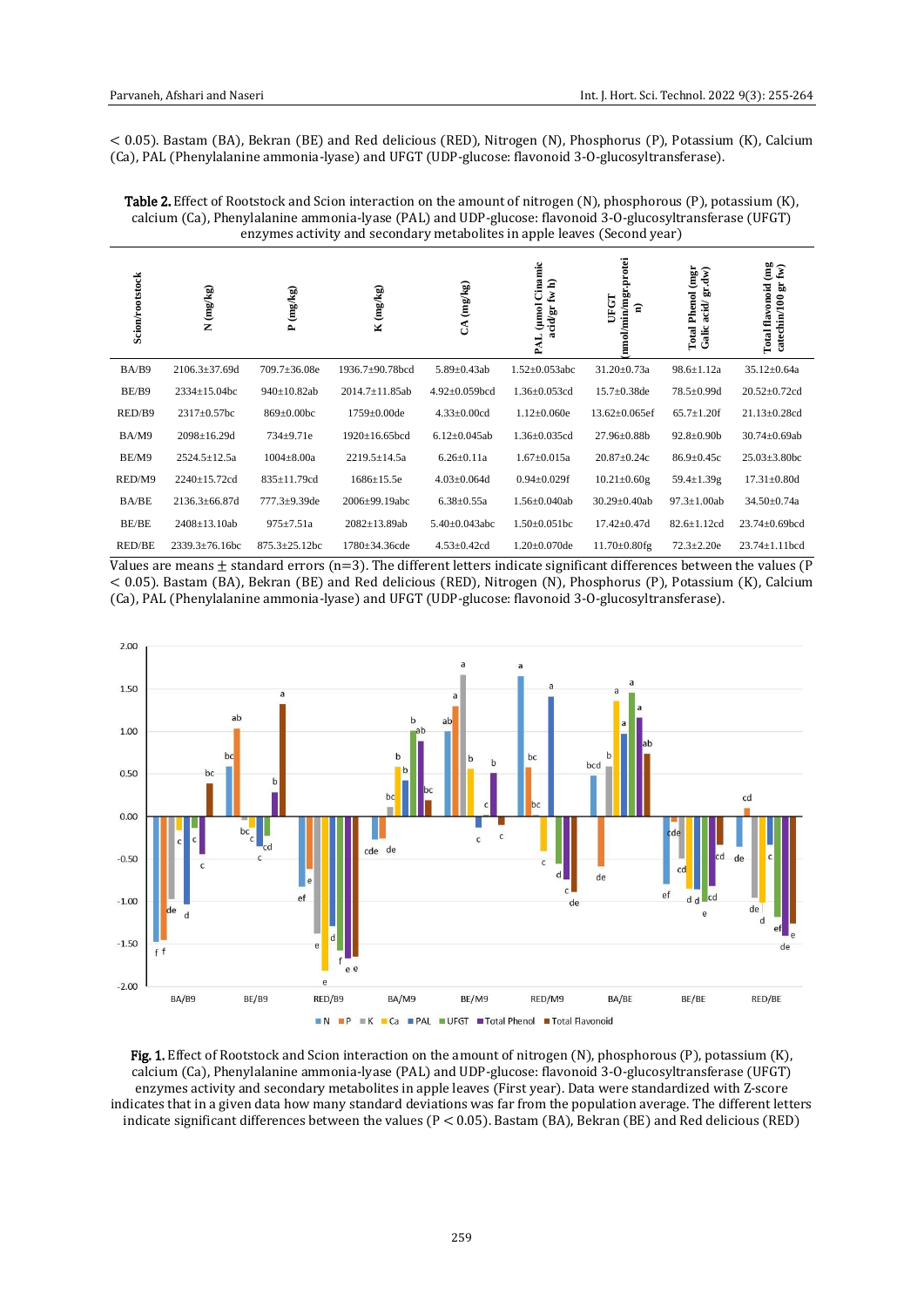



Although the behavior of Bekran's genotype as a rootstock is completely unknown, but the highest amounts of nitrogen, which is known as the most significant element contributing to growth, and on the other hand, recording the highest amount of secondary metabolites in this treatment shows that the interaction of Bekran's rootstock and Bastam's scion, that both of them are red flesh apple genotypes, led to production of more secondary metabolites. Also, our results showed that compared to grafting of Bekran scion on M9 and its own rootstock, if this genotype is grafted on a rootstock with higher absorption such as M9, it easily meet the goal of secondary metabolites production. The latest treatment was Red Delicious cultivar on Bekran rootstock, which has increased the amount of secondary metabolites in second year in this cultivar, and again emphasizes that the choice of rootstock according to the purpose of production.

# Nutrient effect on PAL and UFGT enzymes and secondary metabolites

Stepwise regression analysis showed that in the first year of experiment 58% of PAL enzyme changes were dependent on nitrogen; while N and P together explained 72% changes of PAL activity (Table 3). Similarly, in the second year of our study N and K entered the model and potassium was more important while 54% of PAL activity depended on K and 63% of its effects depended on both K and N (Table 4). UFGT enzyme activity in the first year depended on calcium and phosphorous. However, Ca alone justified approximately 88% of enzyme activity and Ca and P together justified 91% of UFGT activity (Table 3); whereas in the second year the determinants for UFGT activity were Ca and N. Ca alone 65% and Ca and N together affected 90% of UFGT enzyme activity. Interestingly, in both years, Ca played a key role in activity of the UFGT (Table 4).

However, our results showed that Ca was effective in all phenolic and flavonoid compounds and UFGT enzyme except PAL (Table 3 and 4). Calcium affected almost 83% on total leaf phenol production. In the second year, it had the greatest impact on total phenol production (70%). With addition of N, this effect was further increased by 10%, and with addition of K, the effect of all three elements increased by 86% on the total phenol content of apple leaves. Also in the second year, N and K without Ca were equally effective on production of phenolic compounds (Table 4).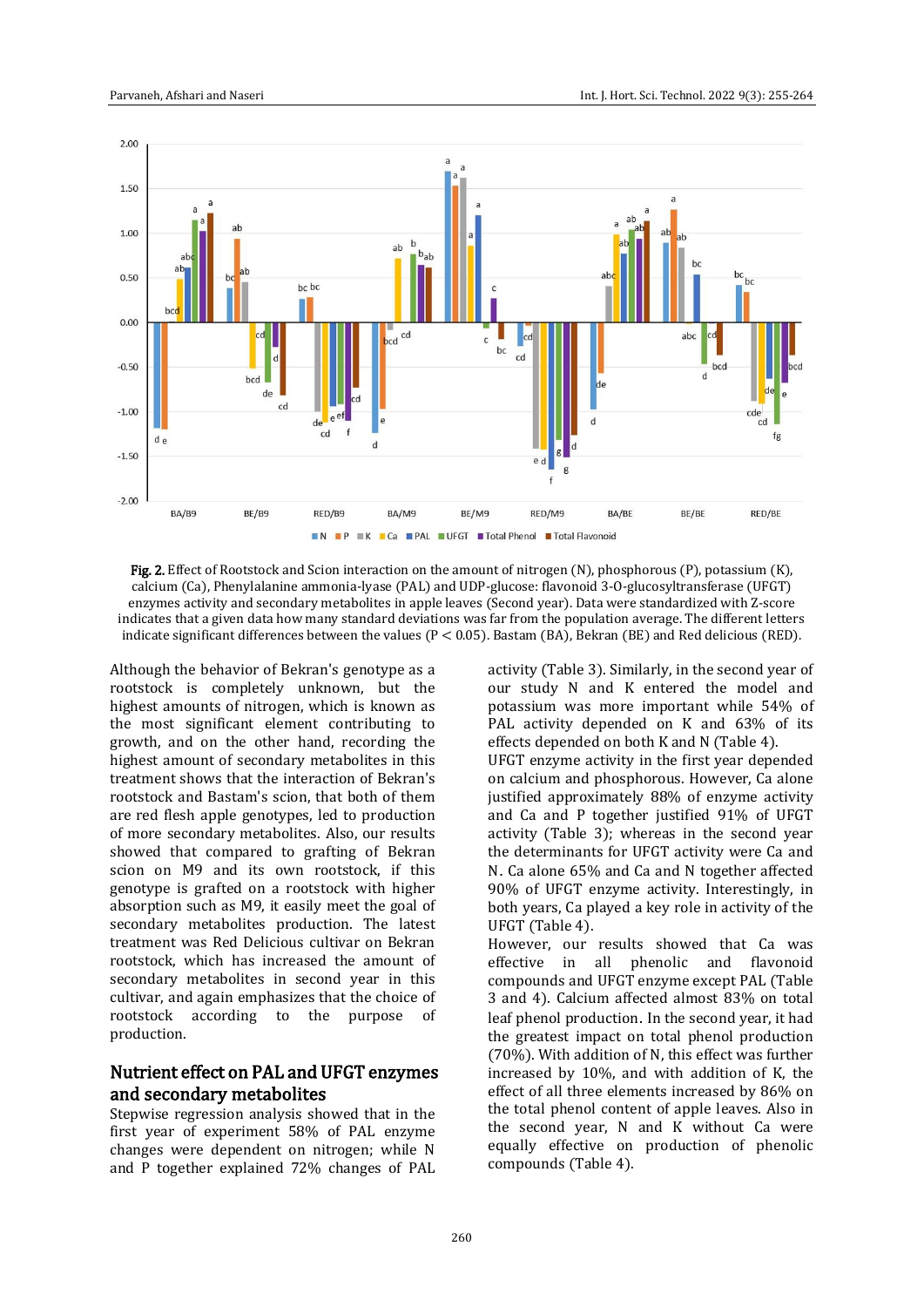Stepwise regression analysis showed that in the first year, only Ca had a significant role in production of flavonoids (38%) and in the second year Ca and P entered the model so that Ca 60% and Ca and P together accounted for 80% of total flavonoid content (Table 3).

| Dependent variable                      | Model          | <b>Predictors</b> | <b>Adjusted R Square</b> | P-value | B        | β        | т        |
|-----------------------------------------|----------------|-------------------|--------------------------|---------|----------|----------|----------|
|                                         |                | N                 | 0.58                     | 0.000   | $-1.73$  | 0.775    | 5.612    |
| PAL<br>(umol Cinamic acid/gr fw $h$ )   | $\overline{2}$ | N                 | 0.72                     | 0.000   | 0.002    | 1.150    | 7.254    |
|                                         |                | P                 |                          | 0.003   | $-0.002$ | $-0.535$ | $-3.373$ |
|                                         |                | Ca                | 0.88                     | 0.000   | 11.94    | 0.939    | 12.51    |
| UFGT (nmol/min/mgr.protein)             | $\overline{2}$ | Ca                | 0.92                     | 0.000   | 11.95    | 0.940    | 14.615   |
|                                         |                | P                 |                          | 0.008   | $-0.012$ | $-0.189$ | $-2.932$ |
| Total Phenol (mgr Galic acid/gr.dw)     |                | Ca                | 0.83                     | 0.000   | 32.47    | 0.913    | 10.259   |
| Total Flavonoid (mg catechin/100 gr fw) |                | Ca                | 0.38                     | 0.001   | 2.498    | 0.641    | 3.832    |

| <b>Table 3.</b> Variables that justify secondary metabolites changes in apple leaves (first year) |  |  |  |
|---------------------------------------------------------------------------------------------------|--|--|--|
|---------------------------------------------------------------------------------------------------|--|--|--|

Nitrogen (N), Phosphorus (P), Potassium (K), Calcium (Ca), PAL (Phenylalanine ammonia-lyase) and UFGT (UDPglucose: flavonoid 3-O-glucosyltransferase).

|  |  |  | Table 4. Variables that justify secondary metabolites changes in apple leaves (second year) |  |
|--|--|--|---------------------------------------------------------------------------------------------|--|
|--|--|--|---------------------------------------------------------------------------------------------|--|

| <b>Dependent variable</b>               | Model          | <b>Predictors</b> | <b>Adjusted R Square</b> | P- value | $\, {\bf B}$ | β        | T        |
|-----------------------------------------|----------------|-------------------|--------------------------|----------|--------------|----------|----------|
|                                         | 1              | $\bf K$           | 0.54                     | 0.00     | 0.001        | 0.750    | 5.197    |
| PAL (µmol Cinamic acid/gr fw h)         | $\sqrt{2}$     | K                 | 0.63                     | 0.00     | 0.001        | 0.939    | 6.282    |
|                                         |                | $\mathbf N$       |                          | 0.02     | 0.001        | $-0.375$ | $-2.505$ |
|                                         | $\mathbf{1}$   | Ca                | 0.65                     | 0.00     | 6.85         | 0.816    | 6.47     |
| UFGT (nmol/min/mgr.protein)             |                | Ca                | 0.90                     | 0.00     | 6.55         | 0.78     | 11.55    |
|                                         | $\overline{c}$ | ${\bf N}$         |                          | 0.00     | $-0.27$      | $-0.495$ | $-7.33$  |
|                                         | 1              | Ca                | 0.70                     | 0.00     | 11.89        | 0.85     | 7.25     |
|                                         |                | Ca                | 0.80                     | 0.00     | 11.57        | 0.822    | 8.517    |
|                                         | $\sqrt{2}$     | N                 |                          | 0.004    | $-0.029$     | $-0.317$ | $-3.287$ |
|                                         |                | Ca                | 0.86                     | 0.32     | 2.92         | 0.208    | 1.014    |
| Total Phenol (mgr Galic acid/gr.dw)     | 3              | ${\bf N}$         |                          | 0.00     | $-0.086$     | $-0.751$ | $-4.844$ |
|                                         |                | $\mathbf K$       |                          | 0.00     | 0.061        | 0.771    | 3.256    |
|                                         |                | ${\bf N}$         | 0.86                     | 0.00     | $-0.080$     | $-0.878$ | $-9.563$ |
|                                         | $\overline{4}$ | K                 |                          | 0.00     | 0.078        | 0.992    | 10.806   |
|                                         | 1              | Ca                | 0.60                     | 0.00     | 5.29         | 0.787    | 5.707    |
| Total Flavonoid (mg catechin/100 gr fw) | $\overline{c}$ | Ca                | 0.81                     | 0.00     | 4.66         | 0.694    | 7.121    |
|                                         |                | $\mathbf{P}$      |                          | 0.00     | $-2.027$     | $-0.465$ | $-4.766$ |

Nitrogen (N), Phosphorus (P), Potassium (K), Calcium (Ca), PAL (Phenylalanine ammonia-lyase) and UFGT (UDPglucose: flavonoid 3-O-glucosyltransferase).

#### Discussion

Aguirre et al. (2001) suggested that one of the possible cause of mineral deficiencies is the low rate of mineral uptake by some dwarfing rootstocks. Given that among the rootstocks, B9 was a dwarfing rootstock our results are consistent with those of Jones (1976) that reported N content on dwarfing apple rootstocks were lower than the other rootstocks. Also Abdalla et al. (1982) reported that the K content

in fruit of Delicious cultivar on dwarfing rootstocks was lower than that on vigorous rootstocks. Amiri and Fllahi (2009) reported that cultivars grafted on M9 had higher leaf content of N, Mg, Fe, and Mn concentrations than other rootstocks. Aguirre et al. (2001) reported that trees grafted on M9 rootstock were more efficient at N uptake, Dong et al. (1998) also observed high N uptake in M9 EMLA rootstocks. However Fallahi et al. (1984) suggest that the higher mineral concentration in leaf blades may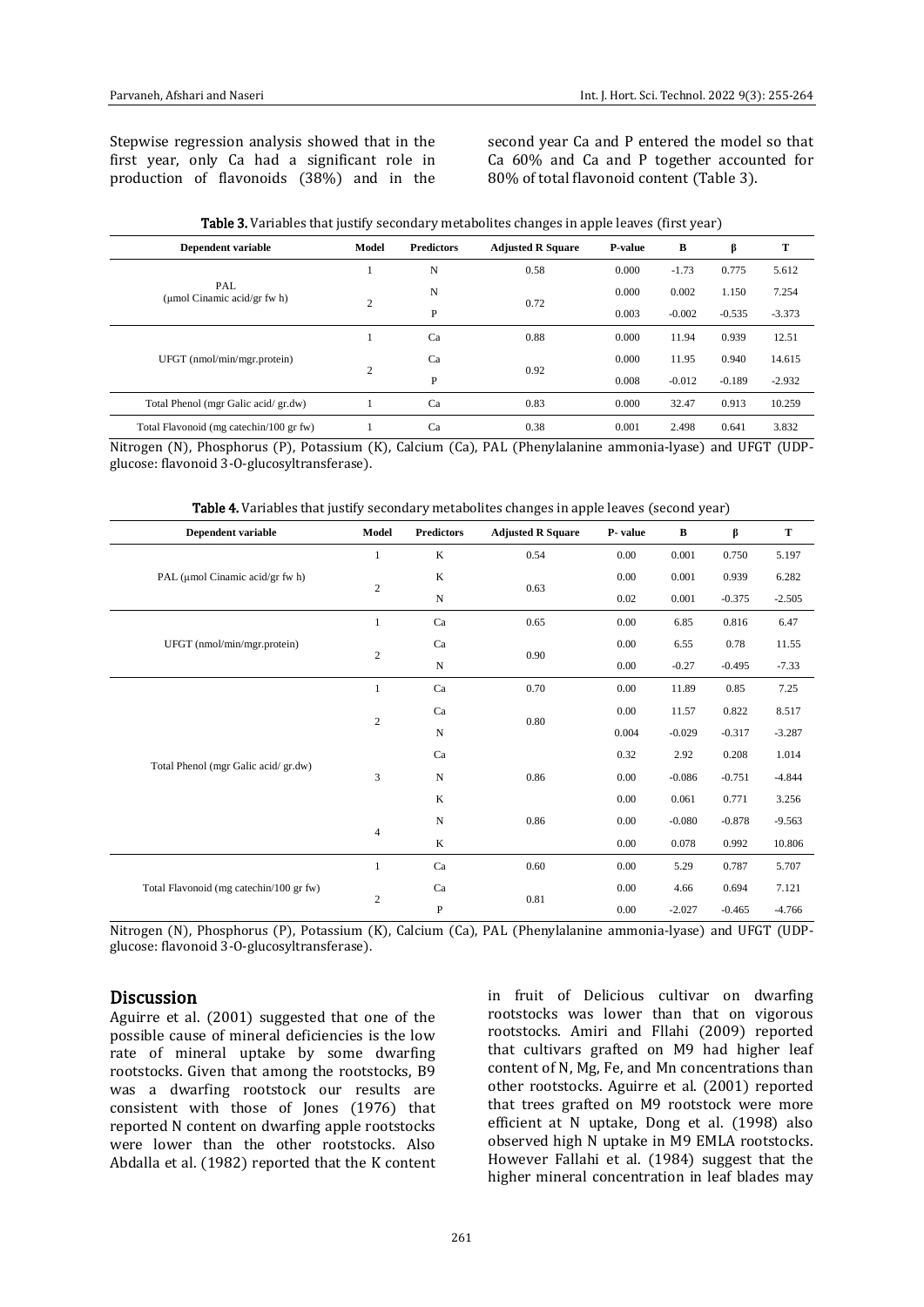have resulted from greater uptake by roots and rapid transport from root system (xylem) to leaves. It can be inferred that M9 rootstock differs greatly in its mineral uptake and its ability to transport mineral nutrient.

Most of researchers have focused on the rootstock role without paying close attention to the role of scion, whereas according to our results and other reports the lower mineral consumption due to a lower rate of growth and yield suggest that M9 rootstock may be able to accumulate high concentration of minerals in leaves (Amiri and Fallahi, 2009; Parvaneh et al., 2019). Similarly Davis (2009) reported that increases in dry-matter accumulation, resulting from application of fertilizers under optimal environmental conditions often will be accompanied by decreases in plant mineral concentrations. This inverse relationship between growth and mineral concentration, termed dilution effect (Jarrell and Beverly, 1981) that occurs when dry-weight accumulation increases at a faster rate than mineral-nutrient accumulation. Conversely, increased mineral nutrient concentration will occurs when mineral-nutrient accumulation increases at a faster rate than dry weight accumulation. This relationship has been defined as a synergism effect (Jarrell and Beverly, 1981).

 Several reports indicate that the nutritional status may affect secondary metabolism in plants (Awad et al., 2000; Keski-Saari and Julkunen-Tiitto, 2003; Ru¨hmann and Treutter 2003). Of course, many of these studies have been done in nutrition deficiency condition, while we studied the activity of enzymes, secondary metabolites production and their relationship in normal plant growth conditions. It seems that increasing the amount of nutrition as long as does not lead too much changes in growth, can increase the concentration of secondary metabolites. The results show that in genotypes that are inherently responsible for secondary metabolites production, larger amounts of nutrient have contributed to this goal. Specifically, N was more important factor in plant metabolism due to nitrogen role in growth and plants tendency in young trees is toward more growth. Some researcher suggested that activity of PAL is usually increased in nitrogen deficient plants (Kováčik and Bačkor, 2007). In contrast Ahenger et al. (2017) reported that an obvious increase in PAL activity was observed in Wheat (*Triticum aestivum* L) seedlings treated with K that exposed to water stress or controls.

 Although Gomez et al. (2009) and Francisco et al. (2013) reported that Ca triggers a sharp inhibition in UFGT enzyme activity in grape cells, they suggested that Ca can block anthocyanin biosynthesis by inhibiting UFGT at transcriptional and enzyme activity levels.

Ahenger et al. (2017) reported that added K increase total phenols and tannins thereby strengthening the components of both the enzymatic as well as non-enzymatic antioxidant system. Tomar and Agarwal (2013) reported that K in verity amounts increase the synthesis of phenolics including tannins and phytic acid in Jatropha curcas L. Also significant increase in flavonoids content was observed in plants supplied with Ca and K individually as well as in combination (Bais et al., 2002; Li et al., 2005), which is in agreement with the results of this study. Increased production of total phenol and flavonoids with increased K levels may be due to an increase in non-structural carbohydrates because K is effective in stimulating photosynthetic activity and increasing the transfer of carbohydrates to different parts of the plant. Ibrahim et al., (2011) reported that increase in transmission indirectly increased the biosynthesis of total phenol and flavonoids in Labisia pumila Benth, which was treated with K fertilizer. Similarly Xu et al. (2014) suggested that Ca and K-mediated increase in the total phenols and flavonoids can be possible since Ca has a role in signaling and helps in up regulation of respective genes for polyphenols biosynthesis in strawberry. Similar to our results there are some reports that showed P limitation can affect some flavonoid compounds synthesis in *nla* mutant Arabidopsis that is unable to accumulate this flavonoids under N limitation (Chalker-Scott, 1999; Steyn et al., 2002).

Except for fluctuations related to momentary motivations, continuity of these variables including deficiency, presence of optimal amounts or excess of available nutrients affects the growth and physiology of plants. Nutrients directly affect plant growth and development but they are also important in secondary metabolite production and resistance process to adverse environmental conditions. However, because plants are collections of metabolic pathways and many variables are involved in controlling and advancing them, it is not possible to examine the effect of each element alone and only when that element is restrictive it can be examined with trigger situation. Studying the complexities and relationships between nutrition and secondary metabolites may help to determine the stress thresholds in each plant species, rootstock, and cultivar according to the tree age, growth capacity or specific goals for production of various materials. This study used red flesh apple genotypes that are efficient in secondary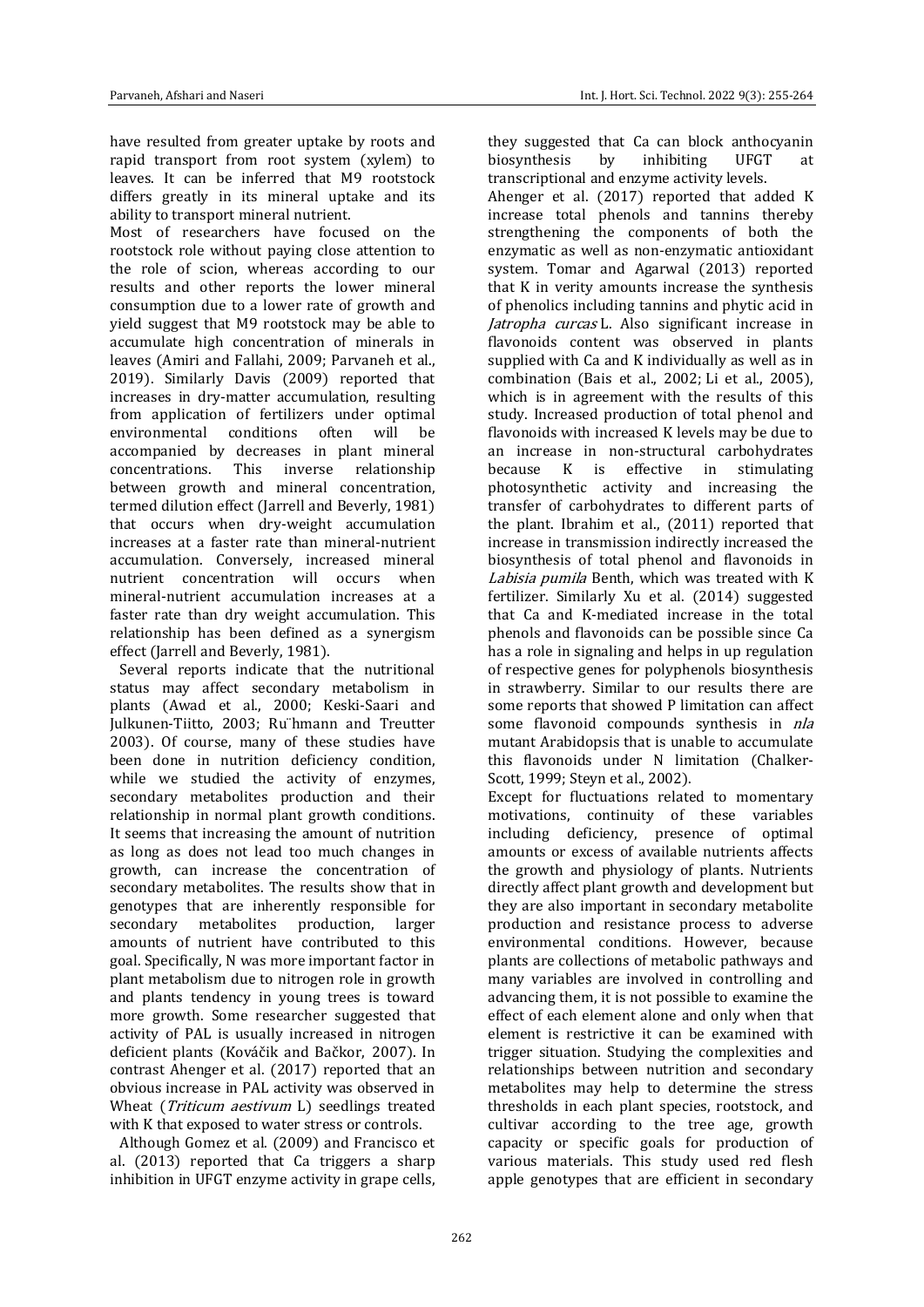metabolites production and by following the values of a set of nutrients in these plants for two consecutive years clarified some physiological aspects of these genotypes.

#### Acknowledgment

We would like to thank the Agricultural Education and Extension Research Organization (AREEO), Shahroud Agricultural and Natural

#### References

Abdalla O.A, Khatamian H, Miles N.W. 1982. Effect of rootstocks and interstems on composition of 'Delicious' apple leaves. Journal of the American Society for Horticultural Science 107,730-733.

Aguirre P.B, Al-Hinai Y.K, Roper T. R, Krueger A. R. 2001. Apple tree rootstock and fertilizer application timing affect nitrogen uptake. HortScience 36, 1202- 1205.

Ahenger M.A, Agarwal R.M. 2017. Potassium up-regulates antioxidant metabolism and alleviates growth inhibition under water and osmotic stress in wheat (Triticum aestivum L). Protoplasma 254, 1471-1486.

Amiri M.E, Fallahi E. 2009. Potential of Mineral Uptake Efficiency by Some Apple Rootstocks. UC Davis: Departtment of plant science.

Awad M.A, de Jager A, van Westing L.M. 2000. Flavonoid and chlorogenic acid levels in apple fruit: variation. Scientia Horticulturae 83, 249-263.

Bais H.P, Walker T. S, Schweizer H.P, Vivanco, J.M. 2002. Root specific elicitation and antimicrobial activity of rosmarinic acid in hairy root cultures of Ocimum basilicum. Plant Physiology and Biochemistry 40, 983–995.

Bate N.J, Orr J, Ni W, Meromi A, Nadler-Hassar T, Doerner P.W, Dixon R.A, Lamb C.J, Elkind Y. 1994. Quantitative relationship between phenylalanine phenylpropanoid accumulation in transgenic tobacco identifies a ratedetermining step in natural product synthesis. Proceedings of the National Academy of Sciences 91, 7608–7612.

Bryant, J.P, Chapin, F.S, Klein, D. R. 1983. Carbon nutrient balance of boreal plants in relation to vertebrate herbivory. Oikos 40, 357–368.

Bradford, M. M, 1976. A rapid and sensitive method for the quantitation of microgram quantities of protein utilizing the principle of protein-dye binding. Analytical biochemistry 72, 248–254.

Bremner J. M. 1996. Nitrogen‐total. Methods of soil analysis: Part 3 Chemical methods 5, 1085-1121.

Chalker-Scott L. 1999. Environmental significance of anthocyanins responses, Photochemistry and Photobiology 70, 1–9.

Chang C.C, Yang M. H, Wen H. M, Chern J.C. 2002. Estimation of total flavonoid content in propolis by two complementary colorimetric methods. Journal of food and drug analysis 10, 178-182.

Darjazi B.B, Jaimand K. 2017. The Effect of Rootstocks

Resources Education and Extension Research Center and the Damghan Branch of Islamic Azad University, for their financial assistance in this research.

#### Conflict of interest

The authors indicate no conflict of interest for this work.

on the Peel Phenolic Compounds of Clementine Mandarin (Citrus clementina). Journal of Medicinal Plants and By-products 6, 173-180.

Davis D.R. 2009. Declining fruit and vegetable nutrient composition: What is the evidence?. HortScience 44, 15-19.

Dong S, Cheng L, Fuchigami L.H. 1998. Nutrient uptake by new roots of six clonal apple rootstocks. HortScience 34,492-493.

El-Beltagi H.S, Mohamed H. I. 2013. Alleviation of cadmium toxicity in *Pisum sativum* L. seedlings by calcium chloride. Notulae Botanicae Horti chloride. Notulae Agrobotanici Cluj-Napoca 41, 157-168.

Emami A. 1996. Plant decomposition methods. Soil and Water Research Institute.

Fallahi E, Westwood M.N, Chaplin M.H, Richardson D. G. 1984. Influence of apple rootstocks and K and N fertilizers on leaf mineral composition and yield in a high density orchard. Journal of plant nutrition 7, 1161-1177.

Feyissa A.M, Chandran A, Stockmeier C.A, Karolewicz B. 2009. Reduced levels of NR2A and NR2B subunits of NMDA receptor and PSD-95 in the prefrontal cortex in major depression. Progress in Neuro-Psychopharmacology and Biological Psychiatry 33, 70-75.

Foster T.M, McAtee P.A, Waite C.N, Boldingh H.L, McGhie T.K. 2017. Apple dwarfing rootstocks exhibit an imbalance in carbohydrate allocation and reduced cell growth and metabolism. Horticulture research 4, 1-13.

Francisco R.M, Regalado A, Ageorges A, Burla B.J, Bassin B, Eisenach C, Zarrouk O, Vialet S, Marlin T, Chaves M.M, Martinoia E. 2013. ABCC1, an ATP binding cassette protein from grape berry, transports anthocyanidin 3-O-glucosides. The Plant Cell 25, 1840- 1854.

Fritz C, Palacios-Rojas, N, Feil R, Stitt, M. 2006. Regulation of secondary metabolism by the carbon– nitrogen status in tobacco: nitrate inhibits large sectors of phenylpropanoid metabolism. The Plant Journal 46, 533–548.

Ganji Moghadam E, Talaie A, Mokhtarin A. 2007. Relationships between total phenol content, mineral nutrition and vigor of some selected dwarf Iranian mahaleb (*Prunus mahaleb L.*) genotypes. Journal of Plant Sciences 2, 82-88.

Gerats A.G.M, Bussard J, Coe E.H, Larson R. 1984. Influence of B and pl on UDPG: Flavonoid-3-Oglucosyltransferase in Zea mays L. Biochemical genetics 22, 161–1169.